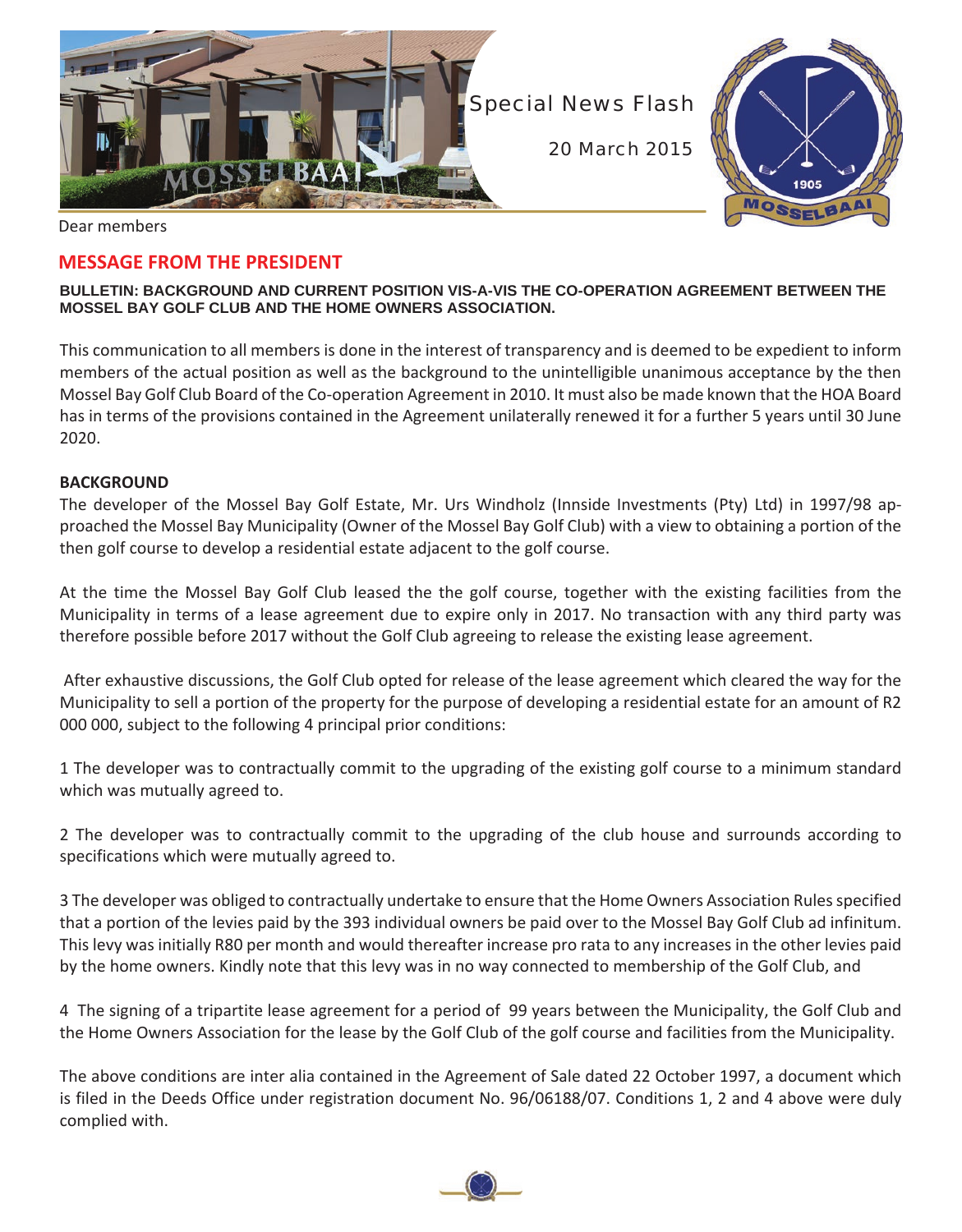After having conformed to the payment of the levies in accordance with the conditions of paragraph 3 above for about 10 years, the then HOA Chairman (Mr. Dick Baird) unilaterally declared a dispute with the Mossel Bay Golf Club and ceased paying the levies in 2010 for a period of about six months. As far as can be established the dispute was declared because Mr. Baird reportedly claimed that because the undertaking to incorporate the payment of the levies into the HOA Rules was not executed, they were not obliged to pay the levies to the golf club. It is not understood why the Chief Executive Manager and Board of the Golf Club at the time did not seek legal advice in this matter, as the omission to incorporate the undertaking in the rules does not absolve the home owners from their obligation to pay the levies in terms of the Agreement of Sale (1997).

The Co-operation Agreement was drafted and presented by the HOA Board to the M.B. Golf Club Board as a precondition for the reinstatement of payments to the club, which now in terms of this agreement was defined as a Golf Club subscription fee. At the same time the payment of the levy in terms of the Agreement of Sale referred to above was superseded for the term of the co-operation agreement. The Mossel Bay Golf Club Board unanimously approved the acceptance of the document and signed it on 26 July 2010. All the signatories of the document in question were home owners. As a result of the replacement of levies by subscriptions, HOA members who are also Golf Club members, started claiming a discount on their Golf Club membership fees to an amount equal to their proportionate share of the HOA subscription fee paid on their behalf. At present this discount to HOA/Golf Club members amounts to more than R 200 000 per annum.

It is the considered opinion of the current Board of the Mossel Bay Golf Club that the approval of the Agreement was "Ultra Vires" because the then Board had no authority from the members of the club to effectively sign away more than R 5 000 000 in levies over the period of the validity of the Agreement. The Agreement inter alia provides that each home owner may obtain a 3 day membership from the M.B. Golf Club for free, a membership, the value of which is equal to the levy. The Co-operation Agreement was never registered as a legal document in the Deeds Office and as such it is doubtful whether it could legally supersede the Agreement of Sale (1997) as is stipulated in paragraph 16.2 of the Co-operation Agreement.

The aforementioned contentious situation was uncovered by the Mossel Bay Golf Club Board which was elected in 2011. The matter was discussed with the Chairman of the H.O.A at that time and it was agreed that a sub committee consisting of 3 members from each of the Boards be appointed to jointly investigate the circumstances and revert to the M.B. Golf Club Board with their recommendations. The delegates were Mr. Emil Kaltenbrunn (leader), Dr. Andre Bruwer and Mr. Koos Snyman representing the HOA. The golf club delegates were Messrs. Wessel Pieters (leader), Henk Vosloo and Andrew Harrison. The sub-committee unanimously recommended that the Cooperation Agreement be cancelled with effect from 1 July 2014. Some of the considerations which influenced the voluntary cancellation of the Co-operation Agreement included the following:

1. Was the Agreement in the best interest of future co-operation between the parties?

2. Does the rebate of membership to home owners in terms of the Agreement negatively impact to the ability of the Golf Club to maintain a golf course which would contribute to the enhancement of the value of the properties on the residential estate?

 It was resolved that the Agreement of Sale (1997) and the Notarial Agreement of Lease between the Municipality, the HOA and the MBGC were sufficient and the only legal agreements the two bodies would forthwith be guided by.

On 16 September 2013 the HOA Board submitted a draft Cancellation Agreement to the Mossel Bay Golf Club Board for consideration, which would effectively cancel the Co-operation Agreement on 30 June 2014. Because the cancellation document contained a proviso which stated that the cancellation would be effective from the date of signing "without recourse of whatever nature or originating from whatever course", the Chairman of the MBGC was not prepared to sign the document without first consulting with the members.

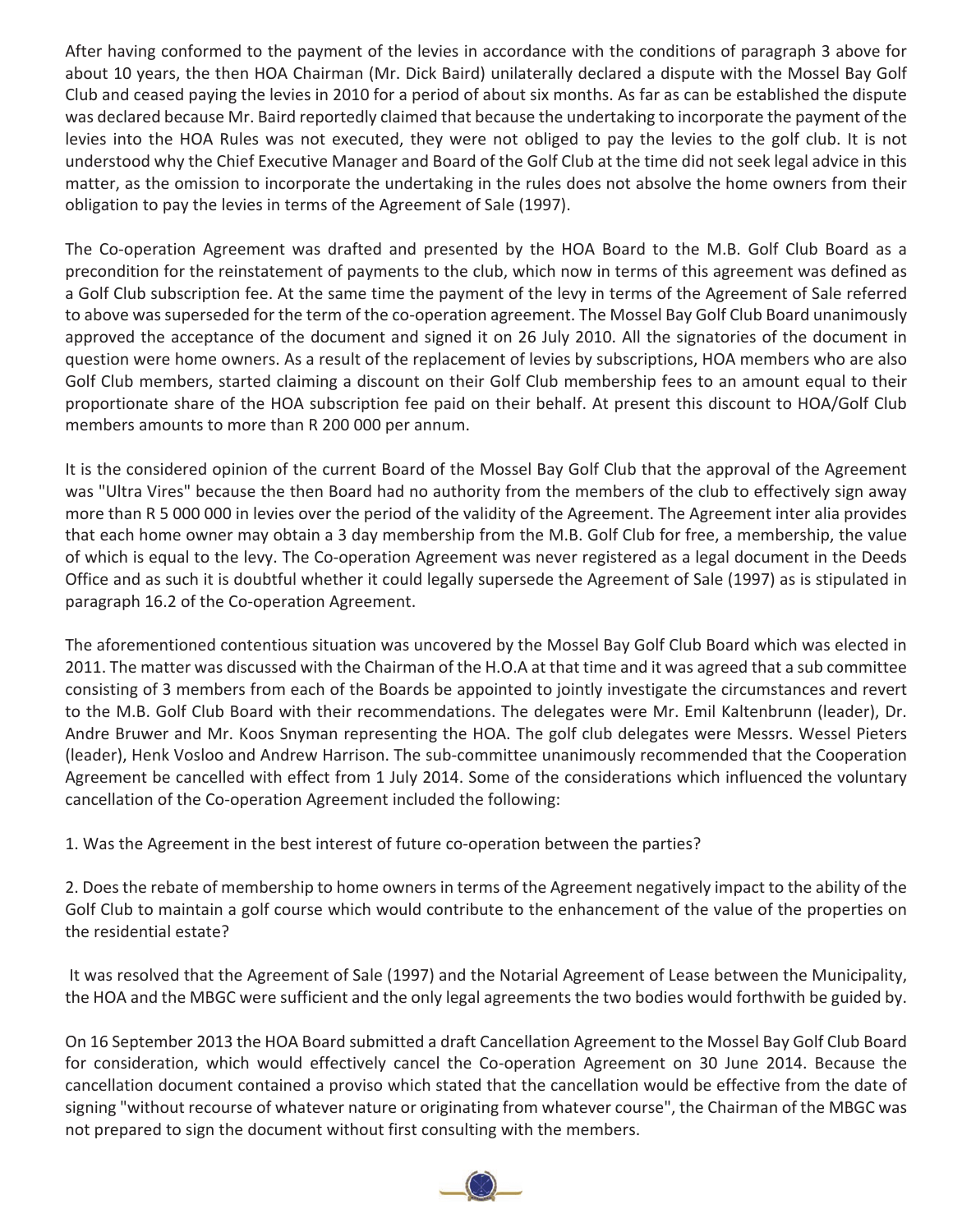Before this could be done, a new HOA Board was elected under the Chairmanship of Mr. Barend Nortje, who resigned from the HOA Board before the matter could be taken up with the new Board. At the next HOA Board election, Mr. John Blythe-Wood was elected Chairman. The newly elected Board, after several meetings between the two bodies rejected the MB Golf Club Board's offer of granting a free social membership to all of the 393 home owners with effect from 1 July 2015 in lieu of the current 3 day membership. The HOA Board informed the MB Golf Club in writing on 14 November 2014 that they had decided to honour the Co-operation Agreement and that they had decided to approve the extension thereof until 30 June 2020. Following this, an audience was requested by Messrs. Koos Snyman and Gabriel Smith, which was granted at a board meeting of the golf club. Mr. Snyman undertook to request a Special HOA Board Meeting at which time he would attempt to persuade the other members to accept the free social membership in lieu of the 3 day membership. A letter signed by Mr. Blythe-Wood dated 11 February 2015 confirmed the previous decision Dated 14 November 2014.

The current position is thus that about 100 home owners who have joined the Mossel Bay Golf Club are receiving a rebate on membership fees equal to the levy amount and are in fact not paying any "levy" to the golf club. The other 300 home owners who are not members of the golf club are the only persons paying "levies" to the golf club. The rebates annually amount to about R 200 000, while the levies collected amount to about R 500 000. If all of the 300 non-member home owners decide to join the golf club, as they are entitled to do in terms of the Co-operation Agreement, the golf club would collect no "levies", which is contrary to the spirit of the conditions contained in the Agreement of Sale dated 22 October 1997 between the Municipality and the Developer.

## **CONCLUSION**

The signing of the Co-operation Agreement by the office bearers of the Golf Club without the authority of the majority of the members may render their actions ultra vires, but does not negate the conditions contained in the document and the Golf Club is thus obliged to honour the stipulations until the Agreement expires on 30 June 2020. The only other recourse would be to consider instituting claims against the individual office bearers of the Golf Club and the Board at the time.

Another option by which the Golf Club could be relieved of this financial burden of more than R 1 000 000 over the next 5 years, would be for the HOA Board to voluntarily offer to honour the decision reached by their previous Board and to cancel the Agreement, the first term of which expires on 30 June 2015.

If the above does not materialise, the Co-operation Agreement will terminate on 30 June 2020, after which date, the payment of levies as prescribed in the Agreement of Sale (1997) will again come into operation.

Copies of all the documents referred to in this communication are available on request at the reception desk of the golf club.

Hierdie kommunikasie sal in Afrikaans vertaal word indien daar lede is wat dit in voornoemde taal verkies.

Noel Hudson President

## **RULES**

Rita Herholdt, one of our very active lady members and well known among the Southern Cape Ladies Golf management structures, recently paid a visit to the Royal and Ancient home of golf at St Andrews, Scotland.

She attended, and completely aced her level 3 Referee and Tournament Administrator rules course. Knowing the complexities of golf rules and how little people really know their rules, I am convinced that she will be a huge asset as well as an ambassador to our Club all over the country. Well done Rita !!